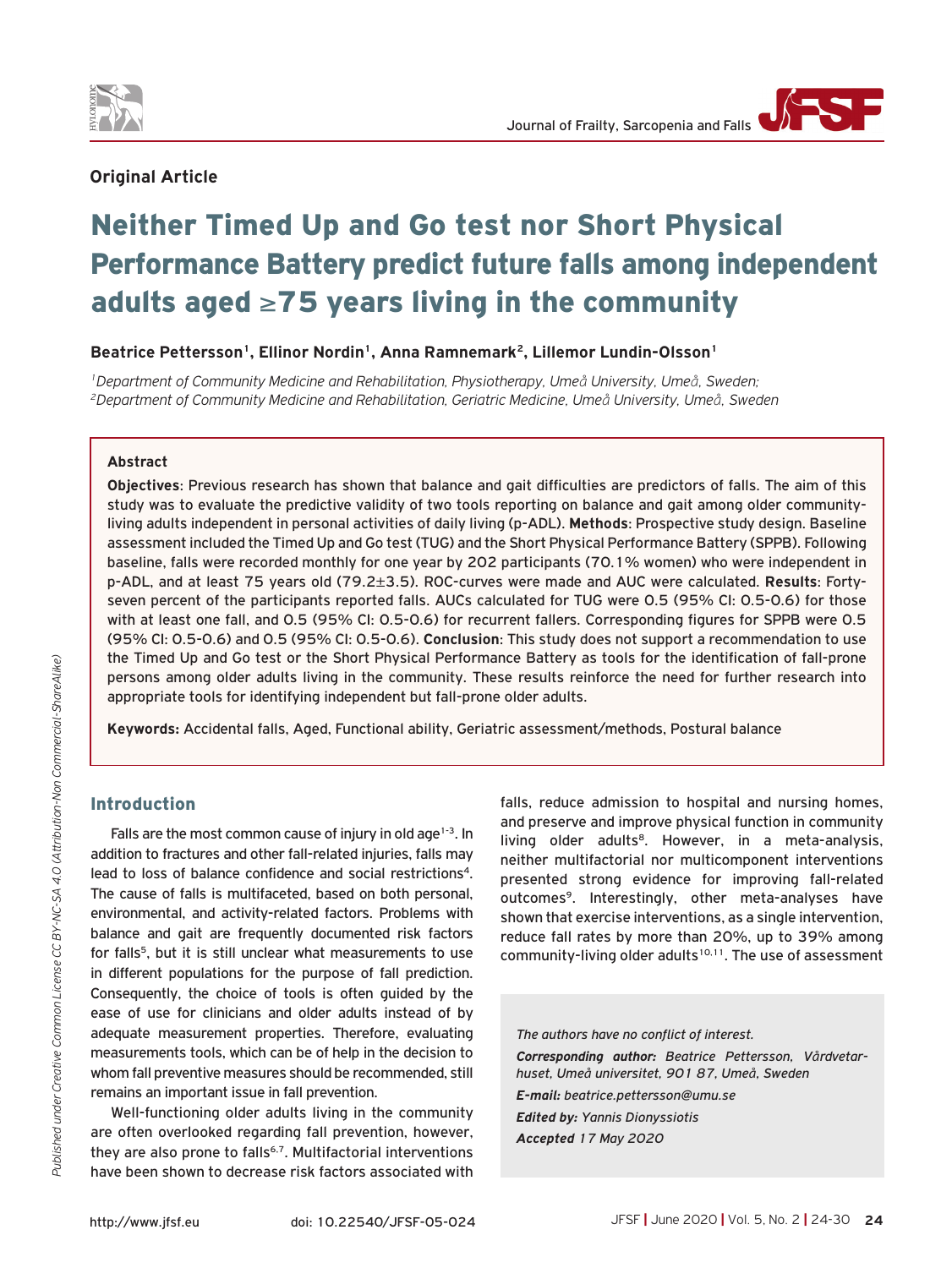tools with good predictive validity could facilitate onset of interventions at an early stage.

The Timed Up and Go (TUG) test and the Short Physical Performance Battery (SPPB) are well established clinical tests of balance and functional performance in older adults. TUG is a timed movement sequence including rising, walking and turning as a measure of basic mobility<sup>12</sup>, and the SPPB is a summary score of balance, walking speed and chair stand-test<sup>13</sup>. Both tests appear frequently in the literature, have been evaluated, and are easy to use. However, literature reviews and meta-analyses have not been able to draw strong conclusions regarding the predictive validity of TUG in community living older adults<sup>14-16</sup>. There are some indications that the test might be more suitable in less healthy and less well-functioning older adults<sup>15</sup>. There is an ongoing discussion regarding recommendations of what cut-off scores to use when differentiating a high- risk from a low-risk of falling in community-living older adults<sup>15,16</sup>. The SPPB has excellent psychometric properties for test-retest reliability and concurrent validity regarding ADL disability, mobility, muscle strength and quality of life as well as for predictive validity regarding ADL disability, walking difficulties and mortality in community-dwelling older adults<sup>17</sup>. But few studies have studied the SPPB's predictive validity of falls<sup>17,18</sup>. So far, studies using a prospective research design indicate that the SPPB does not predict a future fall<sup>19,20</sup>. Despite measuring frequently mentioned mobility riskfactors for falls among older adults, the predictive abilities of these tools thus remain inconclusive.

The aim of this study was, therefore, to evaluate the predictive validity of the Timed Up and Go (TUG) test and the Short Physical Performance Battery (SPPB) among independent older adults (aged 75 years and over) living in the community.

#### Materials and methods

The study had a prospective study design including a baseline assessment and a 1-year follow-up of falls. The participants comprised a cohort of 202 individuals selected from a previous study<sup>21</sup>. They were recruited through senior citizens organisations, advertisement in the local press, and through primary care. Inclusion criteria in the present study were: age (75 years or older), community living, a score ≥24 on the Mini Mental State Examination test (MMSE)<sup>22</sup>, a score of 7 or higher on the SPPB<sup>13</sup>, a time below 15 seconds in the TUG-test<sup>12</sup>, and a score of 19 or 20 on the Barthel Index of Activities of Daily Living (p-ADL)<sup>23</sup>. Twenty is the maximum possible score. In this study, a score of 19 or 20 was regarded as independent in p-ADL. The study was approved by the Regional Ethics Committee in Umea, (04-071M) and all participants provided informed written consent for participation.

The baseline assessments included the Timed Up and Go test and the Short Physical Performance Battery. In the TUG test, the participants were asked to stand up from a chair,

walk and cross a 3 meter mark on the floor with normal pace, then turn, walk back to the chair and sit down<sup>12</sup>. The timing was performed from the moment the participants back left the back of the chair to their buttocks touched the seating  $aqain<sup>24</sup>$ . The participants were allowed to practice once before two timed trials were performed. The second timed trial was analysed in this study.

The Short Physical Performance Battery (SPPB)<sup>13</sup> is comprised of three parts: gait speed, standing balance and lower limb muscle strength. Each item is timed and transferred to a score from zero to four and can provide a total score of 12 points. Gait speed was timed as the participant walked three meters with normal pace; the faster of two attempts were registered. The standing balance was assessed in three positions: side-by-side, semi-tandem and tandem stance. The positions were to be maintained for 10 seconds if possible. Muscle strength in the lower limbs was evaluated through a timed sit-to-stand action, performed repeatedly five times, arms held over the chest.

Other assessments at baseline were performed for descriptive purposes. The MMSE<sup>22</sup> was used for screening of cognitive difficulties and the Barthel Index $23$  for dependence in activities of daily living. Visual acuity was assessed by reading a chart of letters from a distance of three meters<sup>25</sup>. Frändin-Grimby activity scale<sup>26</sup> was used to assess selfreported level of physical activity. The scale ranges from 0-6 and includes household activities. A score of 4 means doing either moderate physical activity 1-2 hours per week (such as jogging, swimming, gymnastics, harder gardening, cooking at home), or light physical activity more than 4 hours per week (domestic work, light as well as heavy). Use of assistive devices, medical diagnoses, perceived health, and prescribed drugs were also collected.

All participants were followed up regarding falls from their baseline assessments for one year. They maintained a journal to record daily whether they had fallen which they sent to the research team on a monthly basis. A fall was defined as "an event in which the participant unintentionally came to rest on the floor or ground, regardless of the cause and regardless of the consequences of the fall". The participants were phoned for a structured interview when a fall was reported or as a reminder when the journal had not been received at the expected time.

#### *Analyses*

For descriptive purposes we used Spearman's Rank Order Correlation to assess relation between frequency of falls over one year and time performing TUG, and score of SPPB. To assess the predictive accuracy, Receiver Operating Characteristics (ROC) Curves where constructed for TUG and SPPB regarding participants with at least one fall compared to no fall, and with recurrent falls (at least two falls) compared to no or a single fall. Areas Under Curve (AUC) were also calculated. An AUC value of 0.5 or lower is considered no better than chance to predict outcome.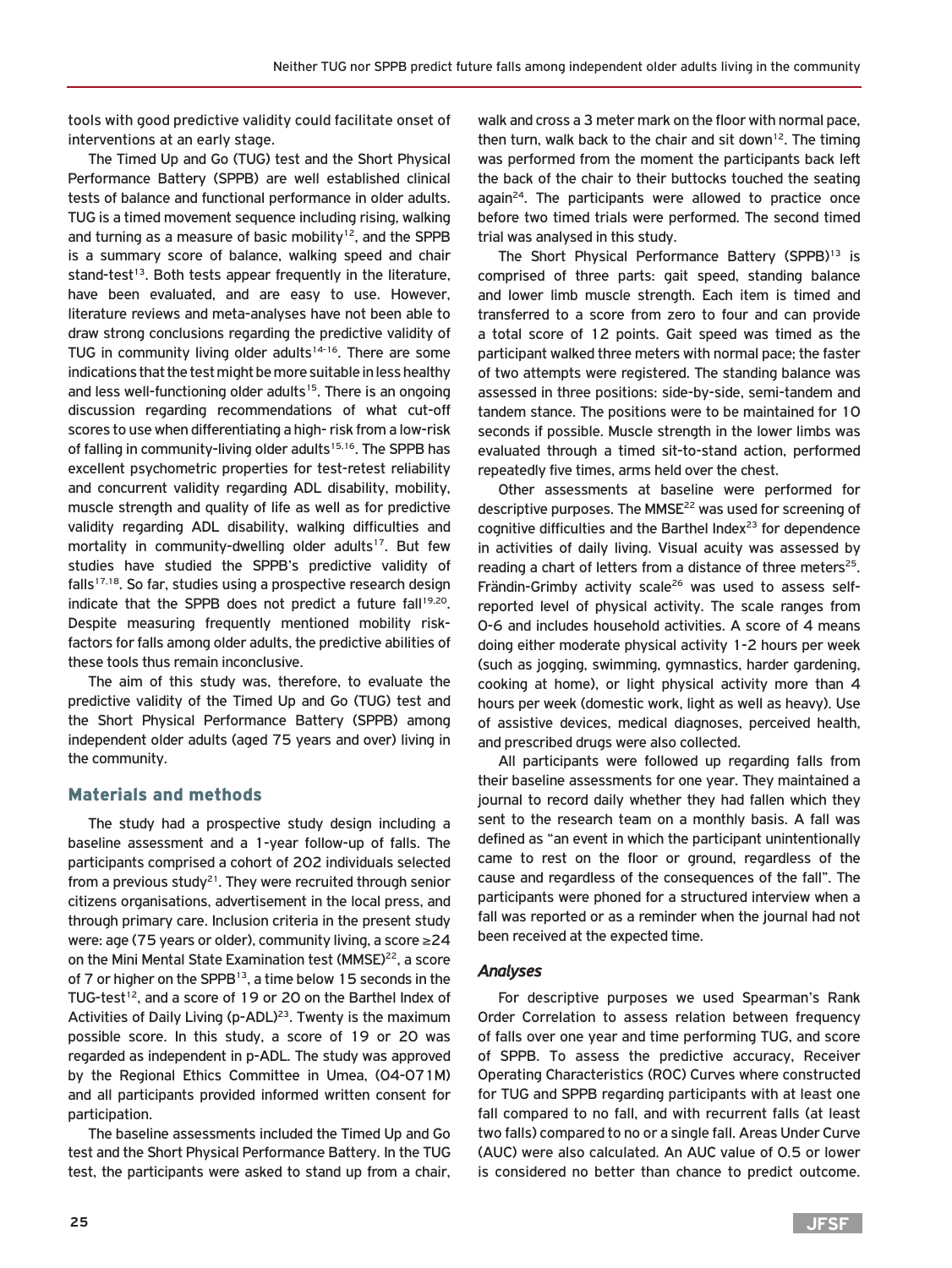|                                                     | Men (n=59)           | <b>Women (n=143)</b> | All (n=202)    |
|-----------------------------------------------------|----------------------|----------------------|----------------|
| Age, years, mean $\pm$ SD                           | 79.2±4.0             | $79.2 + 3.2$         | 79.2±3.5       |
| Educational level, n (%)                            |                      |                      |                |
| <6 years                                            | 17(28.8)             | 43(30.1)             | 60(29.7)       |
| 7-9 years                                           | 16(27.1)             | 44(30.8)             | 60(29.7)       |
| $\geq$ 10 years                                     | 25(42.4)             | 55(38.5)             | 80(39.6)       |
| Home help service, n (%)                            |                      |                      |                |
| Yes                                                 | 1(1.7)               | 2(1.4)               | 3(1.5)         |
| <b>No</b>                                           | 58(98.3)             | 141(98.6)            | 199(98.5)      |
| <b>Physical activity level</b>                      |                      |                      |                |
| Frändin-Grimby Scale, median (Q1-Q3)                | $4.0(3-4)$           | $4.0(3.75 - 4.0)$    | $4.0(3-4)$     |
| <b>Measures of function</b>                         |                      |                      |                |
| Mini Mental State Examination (MMSE), mean $\pm$ SD | $27.7 \pm 1.7$       | $27.8 \pm 1.8$       | $27.8 \pm 1.8$ |
| Visual acuity with glasses, n (%)                   |                      |                      |                |
| Excellent/good                                      | 43(72.9)             | 103(72.0)            | 146(72.3)      |
| Fair/poor                                           | 16(27.1)             | 38(26.6)             | 54(26.7)       |
| Barthel Index, mean $\pm$ SD                        | $20.0 + 0.2$         | 19.9±0.3             | 19.9±0.3       |
| Timed Up and Go (TUG), seconds                      | $9.3 \pm 1.6$        | $9.5 \pm 1.8$        | $9.5 \pm 1.7$  |
| Short Physical Performance Battery (SPPB), score    | 10.8 1.4             | $10.6 \pm 1.4$       | $10.7 \pm 1.4$ |
| History of falls in previous year, n (%)            |                      |                      |                |
| No falls                                            | 23(39.0)             | 72(50.3)             | 95(47.0)       |
| One fall                                            | 23(39.0)             | 49(34.3)             | 72(35.6)       |
| $\geq$ 2 falls                                      | 13(22.0)             | 22(15.4)             | 35(17.3)       |
| Medical Diagnosis, n (%)                            |                      |                      |                |
| High blood pressure                                 | 20(33.9)             | 77(53.8)             | 97(48.0)       |
| Heart disease                                       | 20(33.9)             | 22(15.4)             | 42(20.8)       |
| Pulmonary disease                                   | 4(6.8)               | 14(9.8)              | 18(8.9)        |
| <b>Stroke</b>                                       | 11(18.6)             | 12(8.4)              | 23(11.4)       |
| <b>Transient Ischemic Attack</b>                    | 2(3.4)               | 7(4.9)               | 9(4.5)         |
| Rheumatic disease                                   | 3(5.1)               | 9(6.3)               | 12(5.9)        |
| Number of prescribed medications, mean              | $3.2 \pm 2.5$        | $3.3 \pm 2.4$        | $3.3 \pm 2.5$  |
| Body Mass Index (BMI), mean ± SD                    | $25.5 \pm 2.8$       | 26.7±4.0             | $26.3 \pm 3.7$ |
| Self-rated health, n (%)                            |                      |                      |                |
| <b>Excellent</b>                                    | 1(1.7)               | 7(4.9)               | 8(4.0)         |
| Very good                                           | 28(47.5)             | 31(21.7)             | 59(29.2)       |
| Good                                                | 24(40.7)             | 80(55.9)             | 104(51.5)      |
| Fair                                                | 6(10.2)              | 24(16.8)             | 30(14.9)       |
| Poor                                                | $\hbox{\large\it O}$ | 1(0.7)               | 1(0.5)         |

**Table 1.** Baseline descriptive characteristics of the 202 participants.

A value of acceptable discrimination is between 0.7 and 0.8, and higher is seen as excellent or outstanding<sup>27</sup>. All analyses were performed in the Statistical Package for the Social Sciences (SPSS) version 25.0.

### Results

Baseline characteristics of the participants are presented in Table 1a-b. Participants' mean age was 79 years, 71% were women, and 1.5% received home help service. They had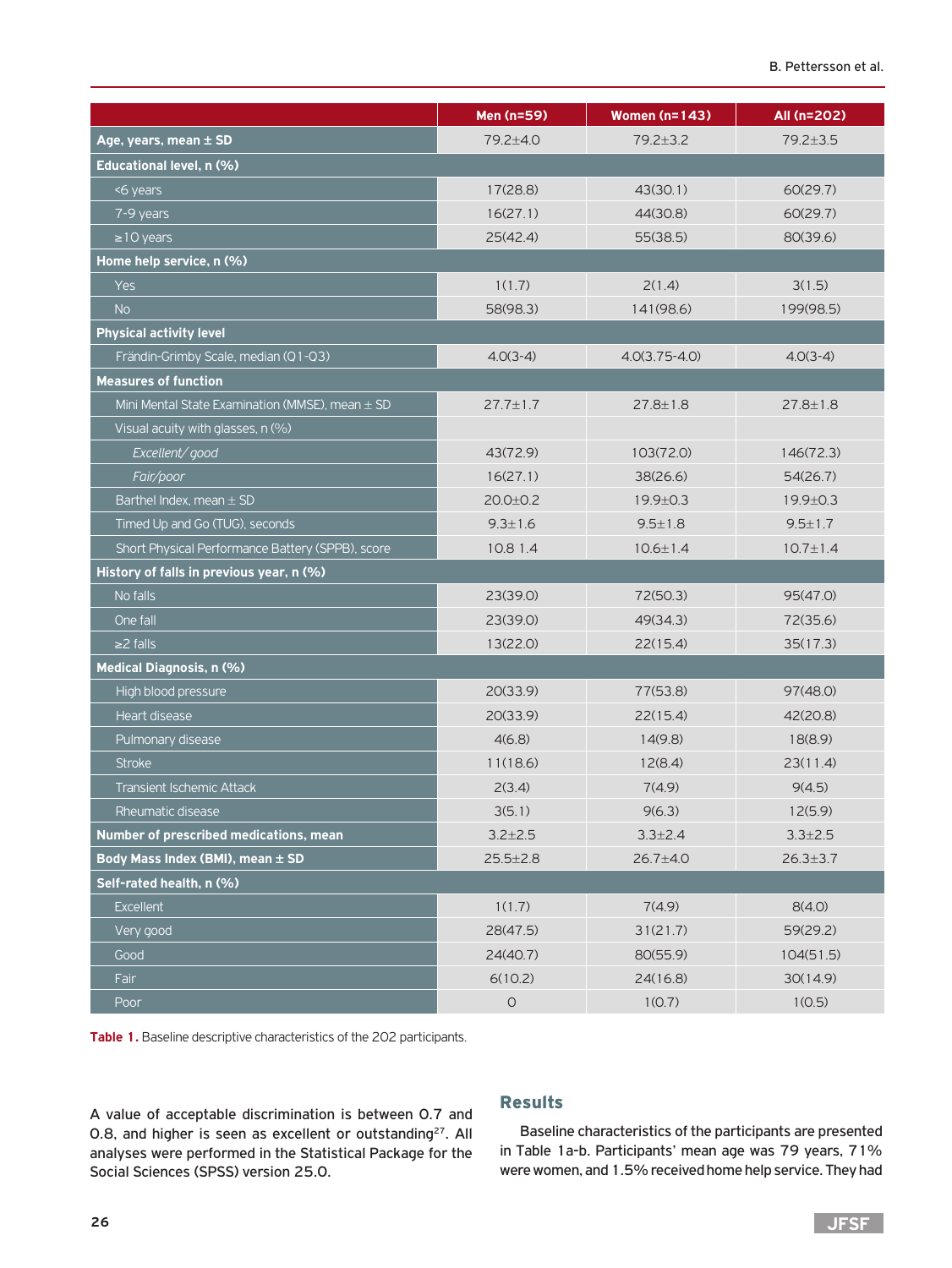

**Figure 1.** Boxplots representing the distribution of number of falls per person during one year according to test score in **a.** the Times Up and Go test and **b.** Short Physical Performance Battery.

a TUG performance of mean 9.5±1.7, and scored an SPPB mean 10.7±1.4. 185 of the 202 participants achieved a full score of the Barthel Index. The remaining 17 participants did not achieve a full score because of either incontinence (n=15) or that they needed help when ascending and/ or descending stairs (n=1) or bathing (n=1). The median activity level according to Frändin-Grimby activity scale was 4 among both men and women. Out of the 202 participants,

95 participants (47.0%) fell at least once and 50 (24.8%) fell recurrently.

No relationship could be found between number of falls per person (0-5 or more) during one year and TUG, or SPPB (r=0.055, p=0.44 and r=0.076, p=0.28, respectively), (Figure 1a and 1b).

Neither TUG nor SPPB were associated with future risk of falling, (Figures 2a-b and 3a-b). AUCs calculated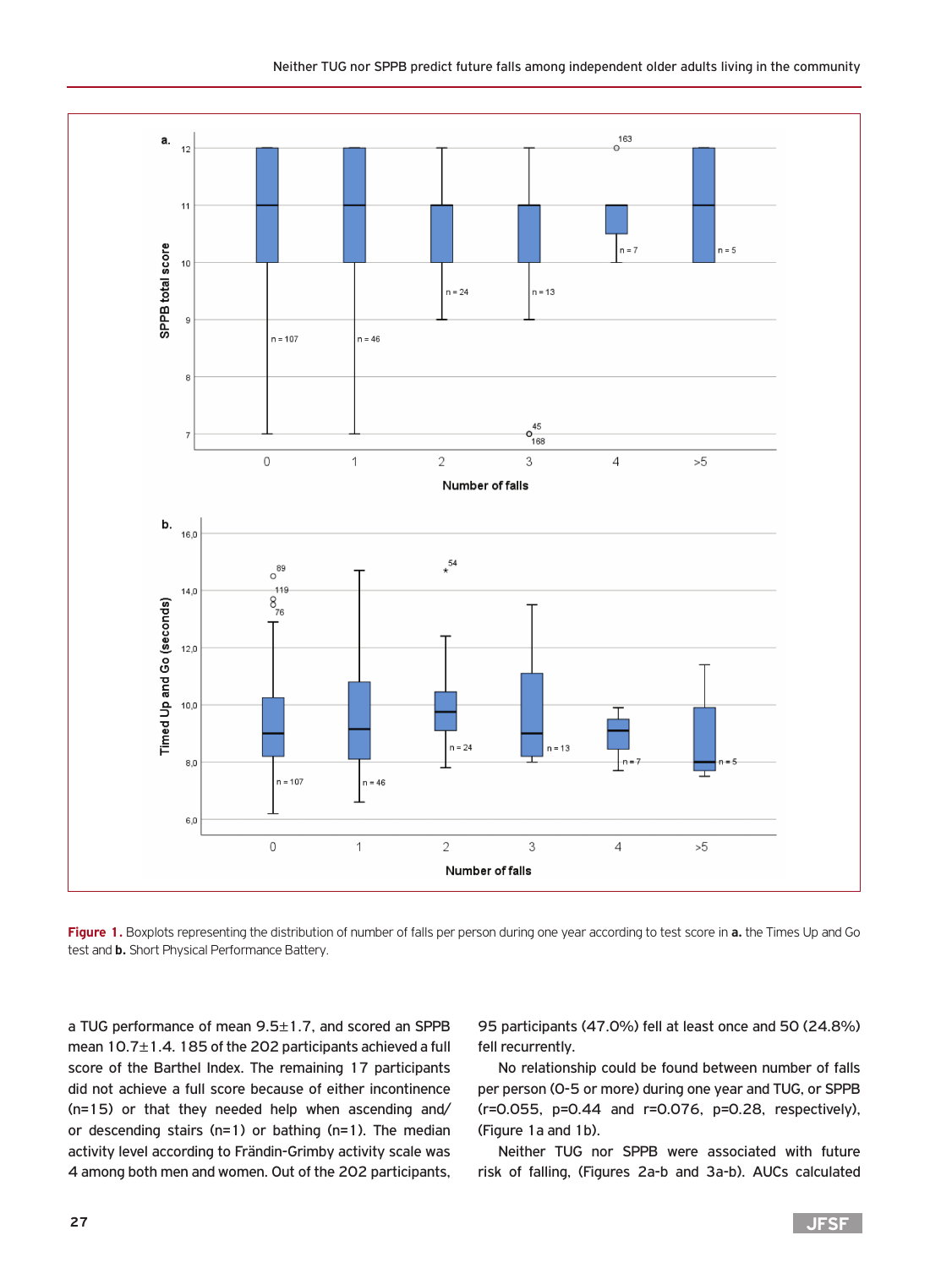

Figure 2. ROC-curves illustrating the predictive validity of the Timed Up and Go test for a. one or more falls compared to no falls and b. two or more falls compared to no or a single fall.



**Figure 3.** ROC-curves illustrating the predictive properties of Short Physical Performance Battery for **a.** one or more falls compared to no falls and **b.** two or more falls compared to no or a single fall.

for TUG were 0.5 (95% CI: 0.5-0.6) for those who fell at least once and 0.5 (95% CI: 0.5-0.6) for recurrent fallers. Corresponding figures for SPPB were 0.5 (95% CI: 0.5-0.6) and 0.5 (95% CI: 0.5-0.6), respectively. AUCs for men and women showed similar values.

## **Discussion**

The participants in this study had a good mental and physical status. Nevertheless, almost half of them fell during the one-year follow-up period. Neither the Timed Up and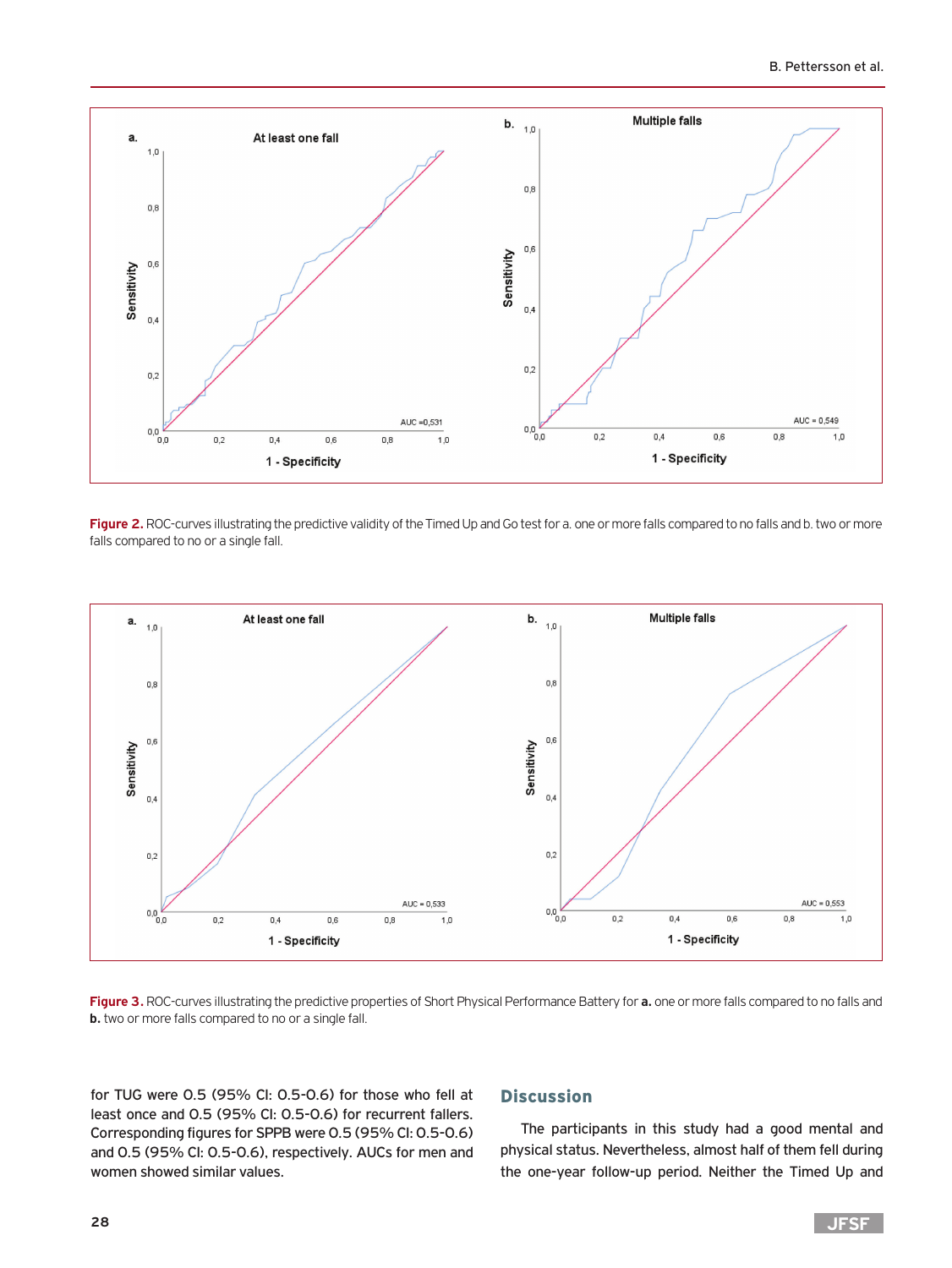Go test nor the Short Physical Performance Battery were able to predict falls in independent older adults living in the community. Our results are in accordance with some previous studies of independently living older adults<sup>15,20,28</sup>.

Our results contradict previous suggestions that TUG below 13.5 seconds indicates a low risk of falling in community-living older adults<sup>29</sup>. On one hand, this contradiction might be due to our exclusion of frail older adults with poor function. On the other hand, and in line with our results, a meta-analysis of both retrospective and prospective studies in community-dwelling older adults found that the cut-off score of 13.5 did not predict falls<sup>16</sup>. Suggestions of cut-off time points for TUG to discriminate between fallers and non-fallers in community-living older adults range between 8.1 and 16 seconds, walking at preferred speed<sup>16,30</sup>. This large range of cut-offs points to the intricacy of making this distinction in such a heterogeneous group as community-living older adults constitutes. To our surprise, evaluations of SPPB in longitudinal prospective studies are scarce. A review on the prognostic validity of risk factors for falling<sup>31</sup> showed that the most consistent predictors of future falling were abnormalities of gait or balance. Given that the TUG and SPPB assess both balance and gait, the poor predictive validity was unexpected to us.

There are limitations to the generalisability of the results in this study. This study was a prospective follow-up of falls in which the falls were self-reported. There is always a challenge to know whether all falls were accurately reported. However, the participants were presented with a definition of a fall at the start of the study; they had fall-diaries with a printed definition of a fall and monthly reminders. The fall rate in this study was high which support that there was not an underreporting of falls.

The older adults included in this study might not be representative of the population of older community-living older adults as we excluded those who were lower functioning and not independent, all were aged 75 or over and only three received any home care service. However, as older adults live longer in their own homes, there is a need to clearly define which assessments tools that are appropriate to use in both less- and more well-functioning groups of older adults.

#### Conclusion

This study does not support a recommendation to use the Timed Up and Go test and the Short Physical Performance Battery as tools for the identification of fall-prone persons among older independent adults living in the community. These results reinforce the need for further research into appropriate tools for identifying fall-prone older adults in this group.

#### *Acknowledgment*

*The authors would like to thank our colleagues who participated in the baseline assessments, for their valuable contribution to this study. The baseline assessments were*  *performed at the Clinical Research Centre, Umeå University Hospital, Umeå, Sweden. This investigation was supported by grants from the Swedish Research Council, the Swedish Council for Working Life and Social Research, the Lions' Research foundation for age related diseases, King Gustav V's and Queen Victoria's Freemansons's Foundation, the Erik and Anne-Marie Detlof's Foundation, Umeå University.* 

#### *References*

- 1. Lord SR. Falls in older people : risk factors and strategies for prevention. 2nd ed. ed. Cambridge: Cambridge University Press; 2007.
- 2. Peel NM, Kassulke DJ, McClure RJ. Population based study of hospitalised fall related injuries in older people. Inj Prev 2002;8(4):280-3.
- 3. Department of Ageing and Life Course (ALC). WHO Global Report on Falls Prevention in Older Age. Geneva: World Health Organization; 2007.
- 4. Yardley L, Smith H. A prospective study of the relationship between feared consequences of falling and avoidance of activity in community-living older people. Gerontologist 2002;42(1):17-23.
- 5. Ambrose AF, Paul G, Hausdorff JM. Risk factors for falls among older adults: a review of the literature. Maturitas 2013;75(1):51-61.
- 6. Moreira MN, Bilton TL, Dias RC, Ferriolli E, Perracini MR. What are the Main Physical Functioning Factors Associated With Falls Among Older People With Different Perceived Fall Risk? Physiother Res Int 2017;22(3).
- 7. Crenshaw JR, Bernhardt KA, Achenbach SJ, Atkinson EJ, Khosla S, Kaufman KR, et al. The circumstances, orientations, and impact locations of falls in community-dwelling older women. Arch Gerontol Geriat 2017;73:240-7.
- 8. Beswick AD, Rees K, Dieppe P, Ayis S, Gooberman-Hill R, Horwood J, et al. Complex interventions to improve physical function and maintain independent living in elderly people: a systematic review and meta-analysis. Lancet 2008;371(9614):725-35.
- 9. Hopewell S, Adedire O, Copsey BJ, Boniface GJ, Sherrington C, Clemson L, et al. Multifactorial and multiple component interventions for preventing falls in older people living in the community. Cochrane Database Syst Rev 2018;7:CD012221.
- 10. Sherrington C, Fairhall NJ, Wallbank GK, Tiedemann A, Michaleff ZA, Howard K, et al. Exercise for preventing falls in older people living in the community. Cochrane Database Syst Rev 2019;1:CD012424.
- 11. Sherrington C, Michaleff ZA, Fairhall N, Paul SS, Tiedemann A, Whitney J, et al. Exercise to prevent falls in older adults: an updated systematic review and meta-analysis. Br J Sports Med 2017;51(24):1750-8.
- 12. Podsiadlo D, Richardson S. The timed "Up & Go": a test of basic functional mobility for frail elderly persons. J Am Geriatr Soc 1991; 39(2):142-8.
- 13. Guralnik JM, Simonsick EM, Ferrucci L, Glynn RJ, Berkman LF, Blazer DG, et al. A short physical performance battery assessing lower extremity function: association with self-reported disability and prediction of mortality and nursing home admission. J Gerontol 1994;49(2):M85-94.
- 14. Rydwik E, Forsen L, Frandin K. Psychometric Properties of Timed Up and Go in Elderly People: A Systematic Review. Physical & Occupational Therapy in Geriatrics 2011;29(2):102-25.
- 15. Schoene D, Wu SM, Mikolaizak AS, Menant JC, Smith ST, Delbaere K, et al. Discriminative ability and predictive validity of the timed up and go test in identifying older people who fall: systematic review and